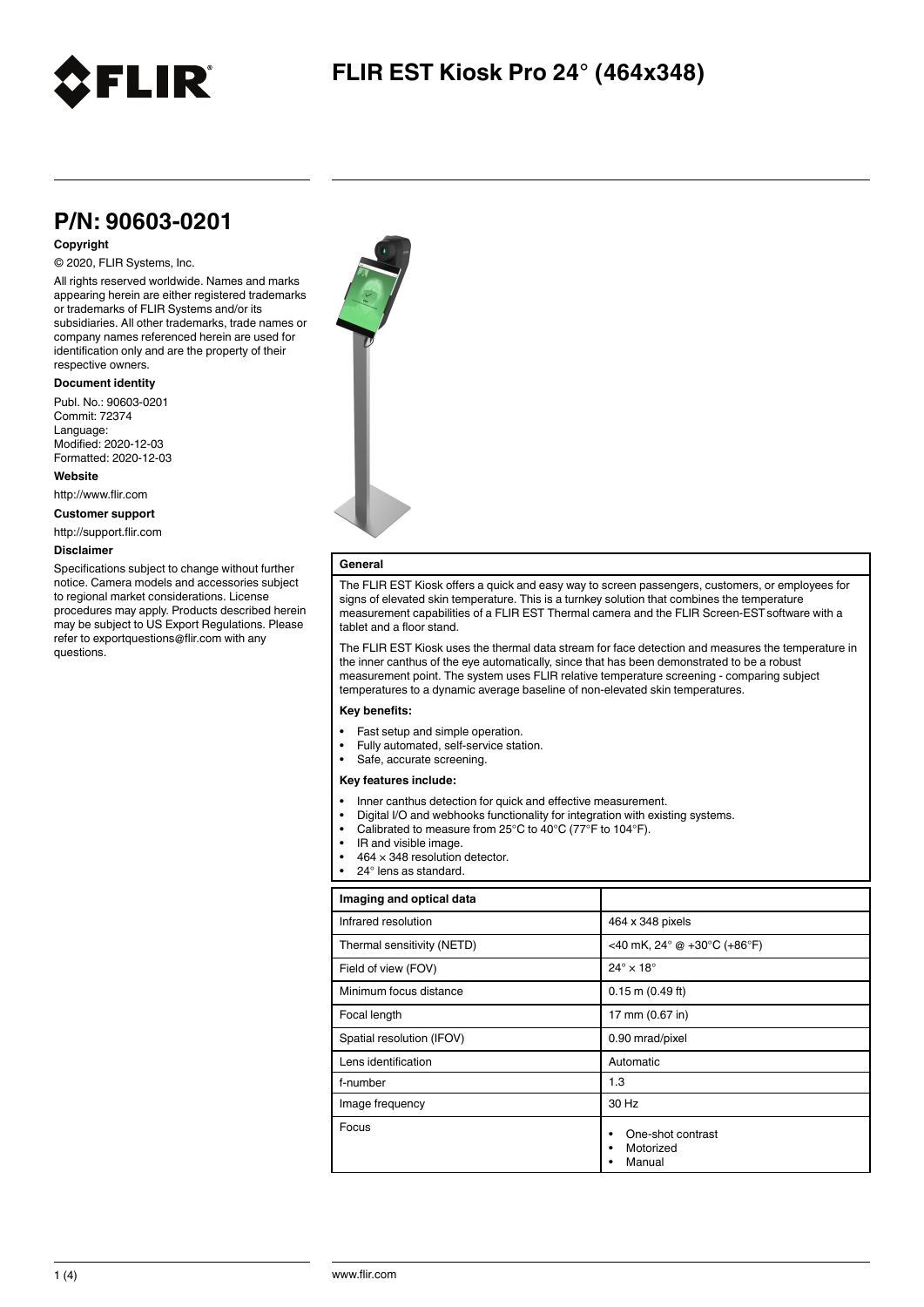

# **FLIR EST Kiosk Pro 24° (464x348)**

**P/N: 90603-0201**

© 2020, FLIR Systems, Inc. #90603-0201; r. 72374;

| Detector data                    |                                                                       |
|----------------------------------|-----------------------------------------------------------------------|
| Focal plane array/spectral range | Uncooled microbolometer/7.5-14 µm                                     |
| Detector pitch                   | $17 \mu m$                                                            |
| <b>Measurement</b>               |                                                                       |
| Camera temperature range         | 15 to 45°C (59 to 113°F)                                              |
|                                  | Accuracy ±0.3°C (±0.5°F) when used with EST<br>screening software     |
| <b>Configuration of camera</b>   |                                                                       |
| Web interface                    | Yes                                                                   |
| Video streaming                  |                                                                       |
| Image quality                    | Bit rate set through Camera web                                       |
| Video streaming, Image source 0: |                                                                       |
| Resolution (source 0)            | $640 \times 480$ pixels                                               |
| Contrast enhancement             | FSX / Histogram equalization (IR only)                                |
| Overlay (source 0)               | With / Without                                                        |
| Image source (source 0)          | Visual / IR / MSX                                                     |
| Pixel format (source 0)          | <b>YUV411</b>                                                         |
| Encoding (source 0)              | H.264 / MPEG4 / MJPEG                                                 |
| Video streaming, Image source 1: |                                                                       |
| Resolution (source 1)            | $1280 \times 960$ pixels                                              |
| Overlay (source 1)               | No                                                                    |
| Image source (source 1)          | Visual                                                                |
| Pixel format (source 1)          | <b>YUV411</b>                                                         |
| Encoding (source 1)              | H.264 / MPEG4 / MJPEG                                                 |
| <b>Radiometric streaming</b>     |                                                                       |
| Resolution (radiometric)         | $640 \times 480$ pixels                                               |
| Source                           | <b>IR</b>                                                             |
| Pixel format (radiometric)       | MONO 16                                                               |
| Encoding (radiometric)           | Compressed JPEG-LS<br><b>FLIR Radiometric</b><br>$\bullet$            |
| <b>Ethernet</b>                  |                                                                       |
| Interface                        | Wired<br>$\bullet$<br>Wi-Fi<br>$\bullet$                              |
| Connector type                   | M12 8-pin X-coded, Female<br>$\bullet$<br>RP-SMA, Female<br>$\bullet$ |
| Ethernet, purpose                | Control, result, image, and power                                     |
| Ethernet, type                   | 1000 Mbps                                                             |
| Ethernet, standard               | IEEE 802.3                                                            |
| Ethernet, communication          | TCP/IP socket-based FLIR proprietary                                  |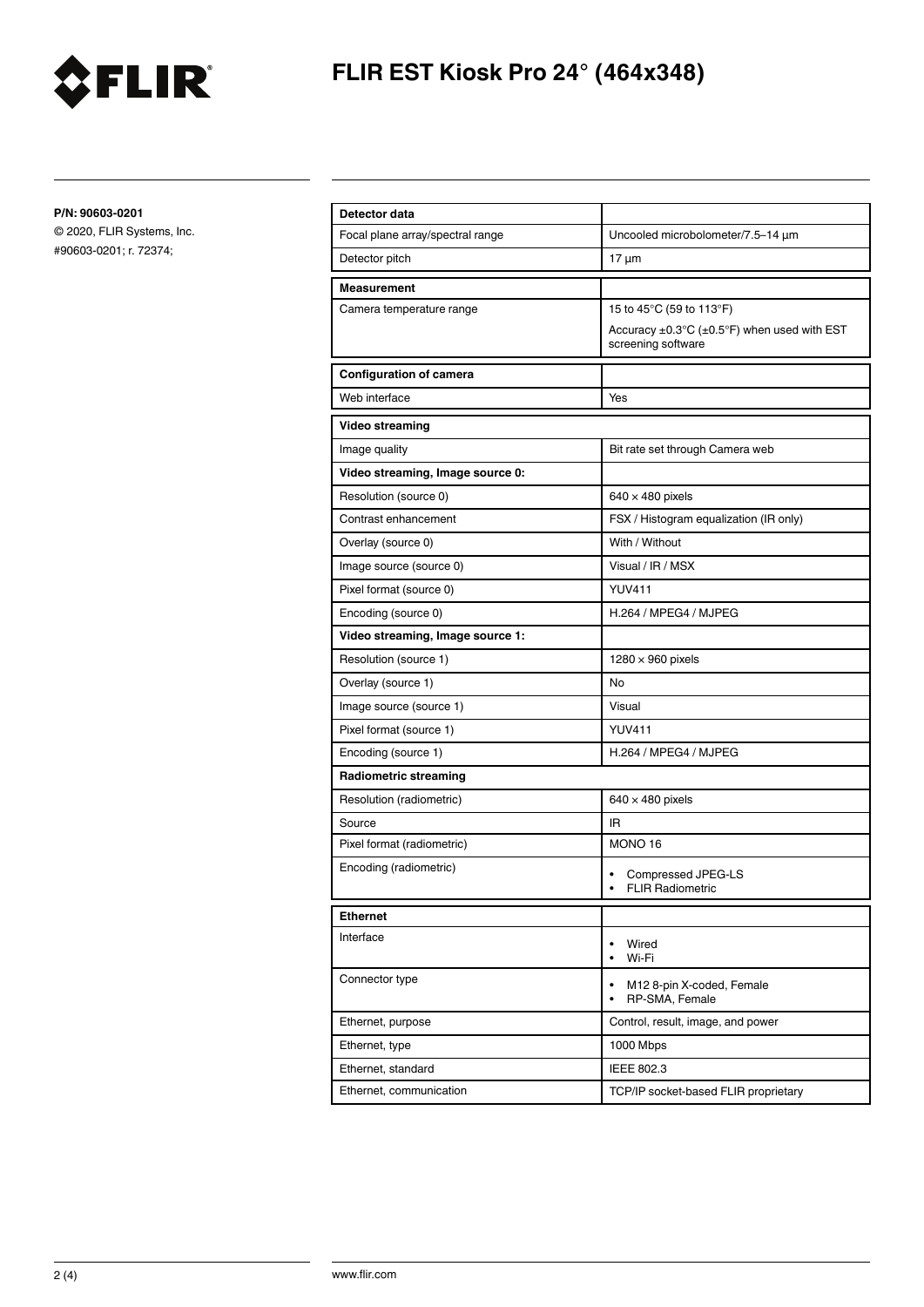

# **FLIR EST Kiosk Pro 24° (464x348)**

**P/N: 90603-0201**

© 2020, FLIR Systems, Inc. #90603-0201; r. 72374;

| <b>Digital Input/output</b>                    |                                                                                                                                                                                                                                                                |
|------------------------------------------------|----------------------------------------------------------------------------------------------------------------------------------------------------------------------------------------------------------------------------------------------------------------|
| Connector type                                 | M12 12-pin A-coded, Male (shared with external<br>power)                                                                                                                                                                                                       |
| Digital output                                 | 3x opto-isolated, 0-30 V DC, max. 300 mA<br>(derated to 200 mA at 60C)<br>Solid state opto relay<br>1x dedicated as Fault output (NC)<br>$\bullet$                                                                                                             |
| Digital output, purpose                        | As function of alarm, output to external device, for<br>example when the screening alarm is triggered.                                                                                                                                                         |
| Digital I/O, isolation voltage                 | <b>500 VRMS</b>                                                                                                                                                                                                                                                |
| Camera power system                            |                                                                                                                                                                                                                                                                |
| Connector type                                 | M12 12-pin A-coded, Male (shared with Digital I/<br>O)                                                                                                                                                                                                         |
| Power consumption                              | 7.5 W at 24 V DC typical<br>$\bullet$<br>7.8 W at 48 V DC typical<br>8.1 W at 48 V PoE typical<br>$\bullet$                                                                                                                                                    |
| External power operation                       | 24/48 V DC 8 W max                                                                                                                                                                                                                                             |
| <b>External voltage</b>                        | Allowed range 18-56 V DC                                                                                                                                                                                                                                       |
| Wi-Fi (Option)                                 |                                                                                                                                                                                                                                                                |
| Connector type                                 | RP-SMA, Female                                                                                                                                                                                                                                                 |
| Standard                                       | IEEE802.11a/b/g/n                                                                                                                                                                                                                                              |
| Antenna                                        | Dipole antenna 2.4/5 GHz (gain: maximum 2 dBi)                                                                                                                                                                                                                 |
| Connection type                                | Peer to peer (ad hoc) or infrastructure (network)                                                                                                                                                                                                              |
| <b>Physical data</b>                           |                                                                                                                                                                                                                                                                |
| Camera unit: Size $(L \times W \times H)$      | $460 \times 110 \times 180$ mm $(18 \times 4.3 \times 7.1$ in.)                                                                                                                                                                                                |
| Camera unit: Weight                            | 2.5 kg (5.5 lb.)                                                                                                                                                                                                                                               |
| FLIR EST Kiosk: Size ( $L \times W \times H$ ) | $360 \times 270 \times 1300$ mm (14 $\times$ 11 $\times$ 51.2 in.)                                                                                                                                                                                             |
| FLIR EST Kiosk: Weight                         | 8.3 kg (18 lb.)                                                                                                                                                                                                                                                |
| <b>Warranty and service</b>                    |                                                                                                                                                                                                                                                                |
| Warranty                                       | http://www.flir.com/warranty/                                                                                                                                                                                                                                  |
| <b>Shipping information</b>                    |                                                                                                                                                                                                                                                                |
| Packaging, type                                | Cardboard box                                                                                                                                                                                                                                                  |
| Packaging, contents                            | Camera unit<br>Surface Pro7 tablet<br>$\bullet$<br>Tablet stand<br>$\bullet$<br>Mains cables (Europe, UK, US)<br>$\bullet$<br>Screening position floor sticker<br>$\bullet$<br>FLIR Screen-EST license card<br>$\bullet$<br>Printed documentation<br>$\bullet$ |
| Packaging, weight                              | 14 kg (31 lb)                                                                                                                                                                                                                                                  |
| Packaging, size                                | $1170 \times 680 \times 150$ mm (46.1 $\times$ 27 $\times$ 5.9 in.)                                                                                                                                                                                            |
| <b>EAN-13</b>                                  | 7332558027608                                                                                                                                                                                                                                                  |
| <b>UPC-12</b>                                  | 845188023652                                                                                                                                                                                                                                                   |
| Country of origin                              | Sweden                                                                                                                                                                                                                                                         |

### **Supplies & accessories:**

• T131177; Roll-up, Backdrop for screening